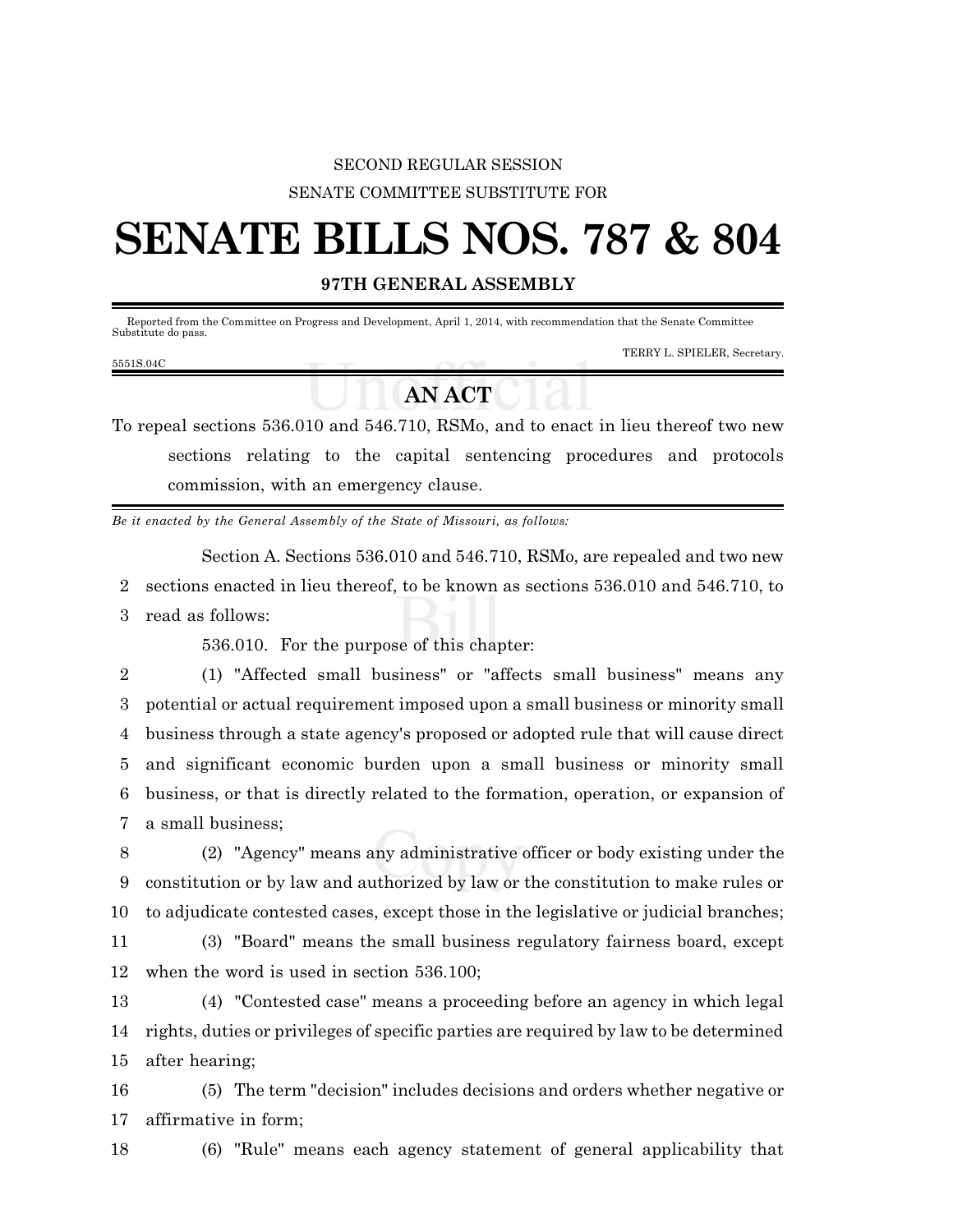implements, interprets, or prescribes law or policy, or that describes the organization, procedure, or practice requirements of any agency. The term includes the amendment or repeal of an existing rule, but does not include:

 (a) A statement concerning only the internal management of an agency and which does not substantially affect the legal rights of, or procedures available to, the public or any segment thereof;

 (b) A declaratory ruling issued pursuant to section 536.050, or an interpretation issued by an agency with respect to a specific set of facts and intended to apply only to that specific set of facts;

 (c) An intergovernmental, interagency, or intraagency memorandum, directive, manual or other communication which does not substantially affect the legal rights of, or procedures available to, the public or any segment thereof;

(d) A determination, decision, or order in a contested case;

(e) An opinion of the attorney general;

 (f) Those portions of staff manuals, instructions or other statements issued by an agency which set forth criteria or guidelines to be used by its staff in auditing, in making inspections, in settling commercial disputes or negotiating commercial arrangements, or in the selection or handling of cases, such as operational tactics or allowable tolerances or criteria for the defense, prosecution, or settlement of cases, when the disclosure of such statements would enable law violators to avoid detection, facilitate disregard of requirements imposed by law, or give a clearly improper advantage to persons who are in an adverse position to the state;

 (g) A specification of the prices to be charged for goods or services sold by an agency as distinguished from a license fee, or other fees;

 (h) A statement concerning only the physical servicing, maintenance or care of publicly owned or operated facilities or property;

 (i) A statement relating to the use of a particular publicly owned or operated facility or property, the substance of which is indicated to the public by means of signs or signals;

(j) A decision by an agency not to exercise a discretionary power;

 (k) A statement concerning only inmates of an institution under the control of the department of corrections**, except for statements authorized pursuant to section 546.710,** and human resources or the division of youth services, students enrolled in an educational institution, or clients of a health care facility, when issued by such an agency;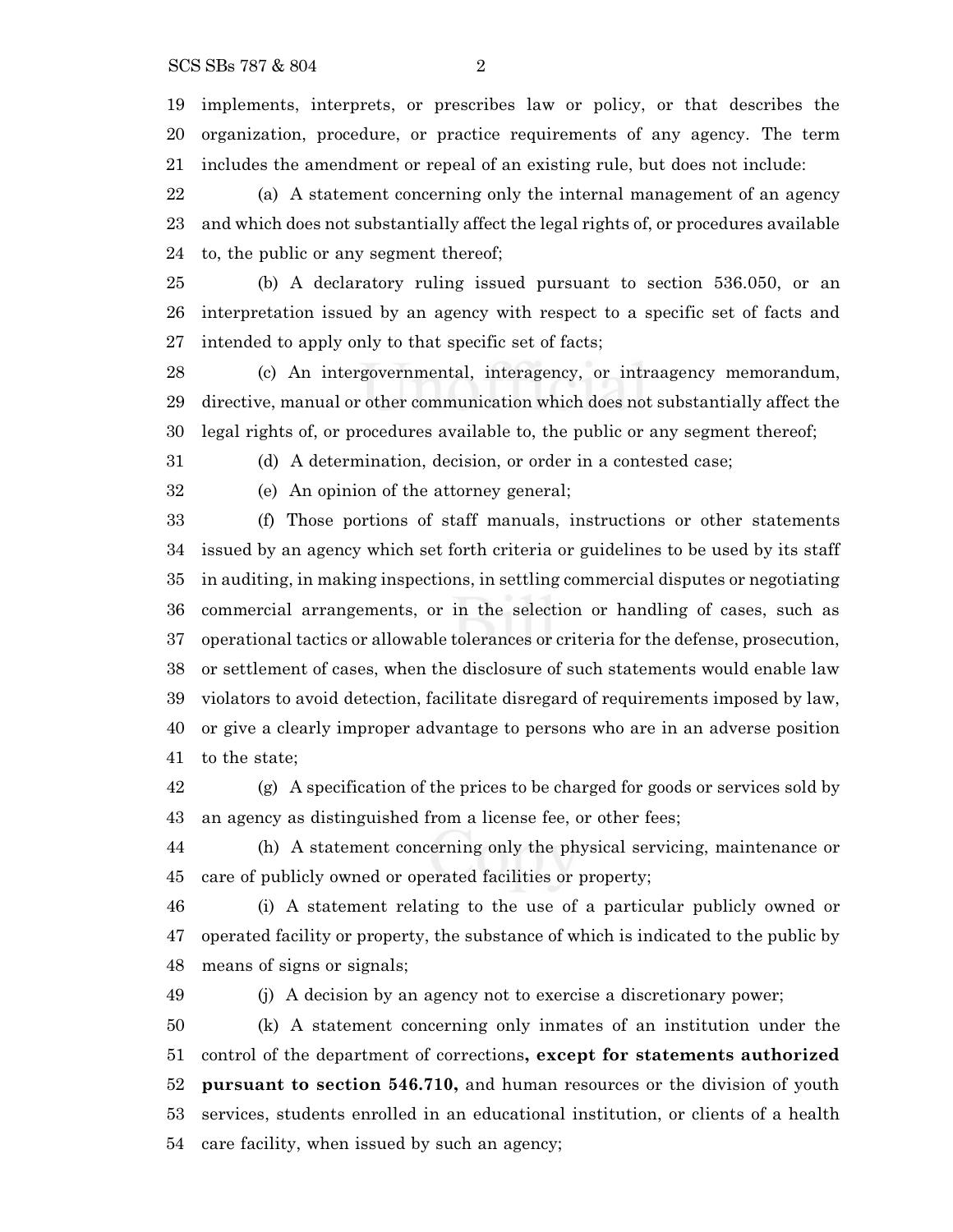(l) Statements or requirements establishing the conditions under which persons may participate in exhibitions, fairs or similar activities, managed by the state or an agency of the state;

 (m) Income tax or sales forms, returns and instruction booklets prepared by the state department of revenue for distribution to taxpayers for use in preparing tax returns;

 (7) "Small business" means a for-profit enterprise consisting of fewer than one hundred full- or part-time employees;

 (8) "State agency" means each board, commission, department, officer or other administrative office or unit of the state other than the general assembly, the courts, the governor, or a political subdivision of the state, existing under the constitution or statute, and authorized by the constitution or statute to make rules or to adjudicate contested cases.

546.710. **1.** Upon such convicted offender being brought before the court, they shall proceed to inquire into the facts, and if no legal reasons exist against the execution of sentence, such court shall issue a warrant to the director of the department of corrections, for the execution of the prisoner at the time therein specified, which execution shall be obeyed by the director accordingly.

 **2. A capital sentencing procedures and protocols commission is hereby created. The commission shall be composed of eleven members who shall be the following:**

**(1) The attorney general or his or her designee;**

 **(2) A current or retired public defender appointed by the public defender commission who has been counsel of record on cases where the death penalty was sought by the state;**

 **(3) A sitting or retired prosecuting attorney appointed by the Missouri Association of Prosecuting Attorneys;**

 **(4) An active member of the Missouri Bar Association appointed by the Missouri Association of Criminal Defense Lawyers;**

 **(5) A physician licensed by the board of healing arts appointed by the president pro tempore of the senate;**

 **(6) A physician licensed by the board of healing arts appointed by the minority floor leader of the senate;**

 **(7) A pharmacist licensed by the board of pharmacy appointed by the speaker of the house;**

**(8) A pharmacist licensed by the board of pharmacy appointed**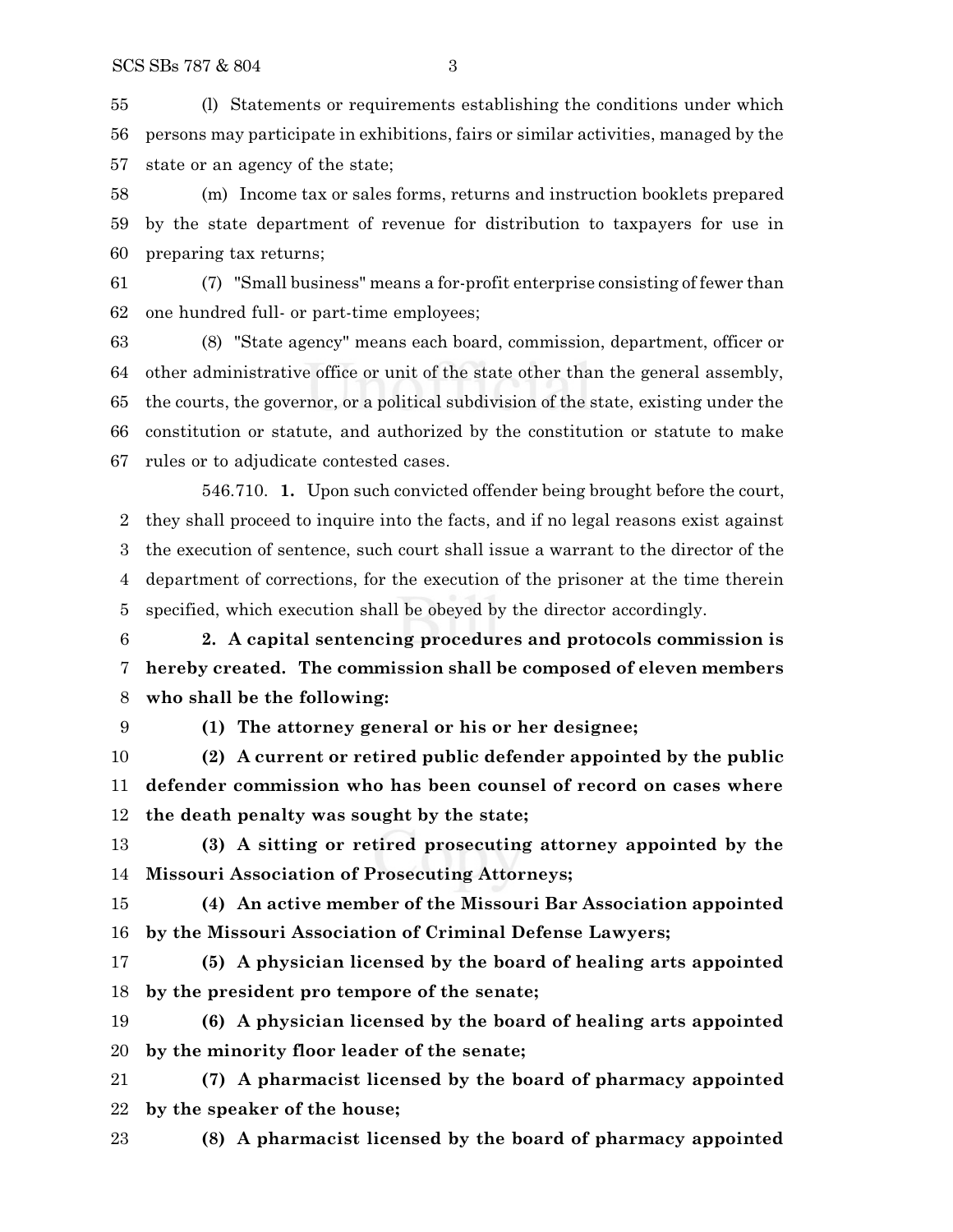**by the minority floor leader of the house;**

**(9) Two judges appointed by the supreme court;**

 **(10) A person appointed by the governor, where the appointment has received the advice and consent of the senate, who, by the person's skills, experience, and background, would be a representative of crime victims on the commission.**

 **3. A majority of the members of the commission shall constitute a quorum. The members of the commission shall serve without compensation, but shall be entitled to reimbursement for reasonable expenses. Personnel from the legislative research and senate research divisions of the general assembly shall provide staffing and personnel to the commission.**

 **4. (1) The capital sentencing procedures and protocols commission shall have sole and exclusive authority to determine procedures and protocols for the administration of the death penalty.**

 **(2) The capital sentencing procedures and protocols commission shall not have authority to make policy decisions regarding whether the death penalty should be administered.**

 **(3) The capital sentencing procedures and protocols commission shall not have the authority to disclose current or former members of an execution team.**

 **(4) All actions taken by the capital sentencing procedures and protocols commission in establishing procedures and protocols for the administration of the death penalty shall be conducted through the administrative rulemaking process pursuant to chapter 536. Any rule or portion of a rule, as that term is defined in section 536.010 that is created under the authority delegated in this section shall become effective only if it complies with and is subject to all of the provisions of chapter 536 and, if applicable, section 536.028. This section and chapter 536 are nonseverable and if any of the powers vested with the general assembly under chapter 536 to review, to delay the effective date, or to disapprove and annul a rule are subsequently held unconstitutional, then the grant of rulemaking authority and any rule proposed or adopted after the effective date of this section shall be invalid and void.**

 **(5) During its first year of existence the capital sentencing procedures and protocols commission shall meet at least quarterly and**